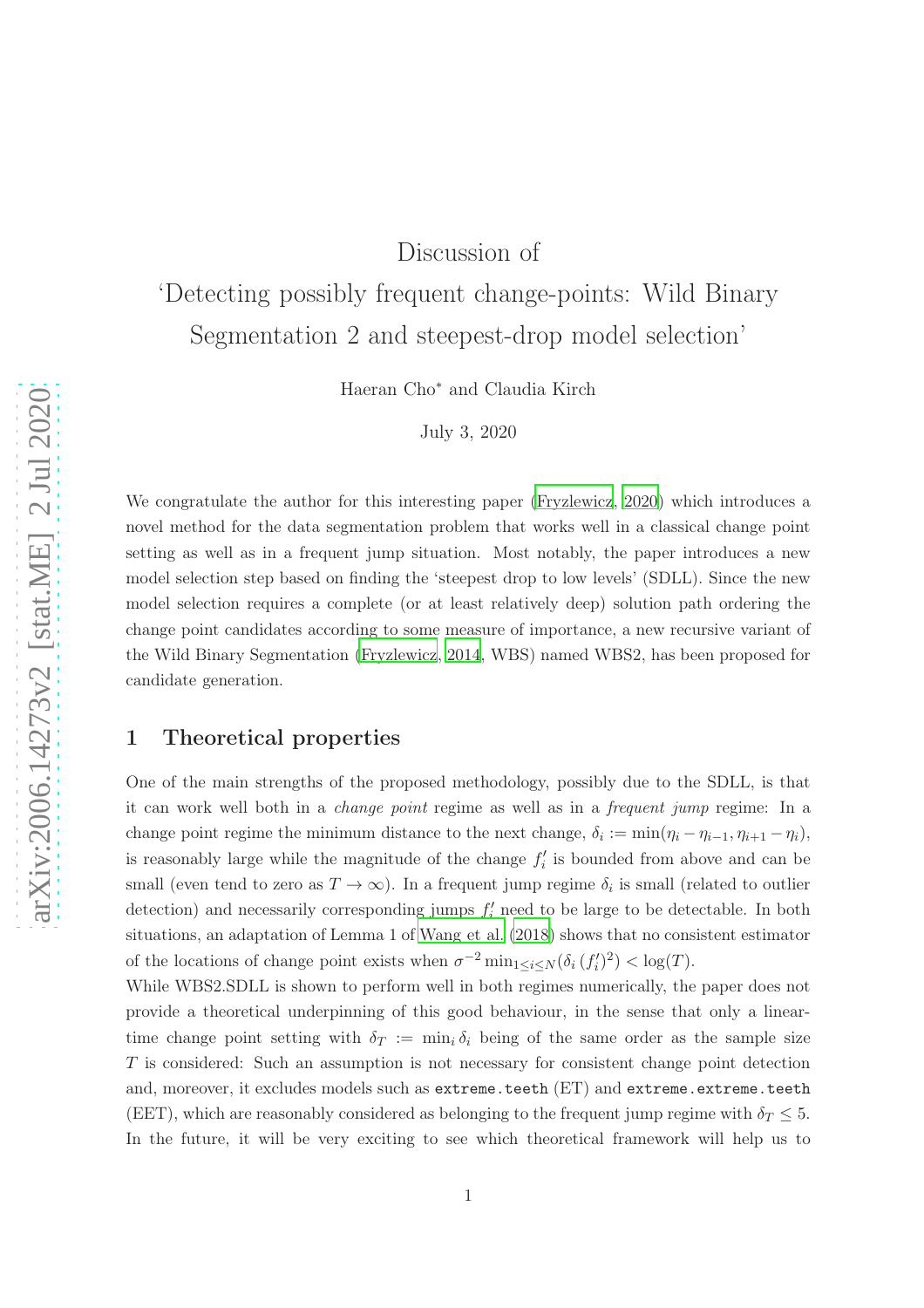better understand the performance of statistical procedures that aim at handling both regimes simultaneously.

In addition, the best currently available results for the localisation rate attained by WBS as well as the requirement on the magnitude of changes for their detection, are sub-optimal when  $\delta_T/T \to 0$  (see Proposition 3.4 of [Cho and Kirch \(2020\)](#page-3-3)). [Baranowski et al. \(2019\)](#page-3-4) and [Wang et al. \(2018\)](#page-3-2) suggest modifications of WBS that alleviate the sub-optimality at the cost of introducing additional tuning parameters such as a threshold or an upper bound on the length of random intervals. However, even in these papers, the assumptions are formulated in terms of  $\min_i \delta_i \min_i (f'_i)^2$ , which does not reflect that the strength of multiscale procedures lies in their ability to handle data sets containing both small changes with long distances to neighbouring change points, as well as large changes with shorter distances (see e.g., the mix model). [Cho and Kirch](#page-3-3) [\(2020](#page-3-3)) consider multiscale change point situations by working with  $\min_i(\delta_i(f_i')^2)$  in the theoretical investigation of a more systematic moving sum (MOSUM)-type procedure for candidate generation.

#### 2 SDLL with alternative candidate generation methods

As already pointed out by the author, both components of the proposed algorithm, i.e., candidate generation and model section, can be used in combination with other methods. For example, in [Cho and Kirch](#page-3-3) [\(2020](#page-3-3)), a version of WBS2 has been adopted as a candidate generation method for the localised pruning method proposed for model selection. We will now show that deterministic candidate generation methods, such as the multiscale MOSUM procedure [\(Chan and Chen, 2017](#page-3-5); [Cho and Kirch](#page-3-3), [2020\)](#page-3-3), can be used with SDLL. Our first tentative attempt at generating a complete solution path of candidates with a reasonable measure of importance attached, is described in Section [3](#page-1-0) below. Based on some initial simulation results reported in Table [3.1,](#page-3-6) we conclude that deterministic candidate generation methods can be a good alternative, and that this approach merits further research. Such a deterministic method will always yield the same result when applied to the same data set, whereas WBS-based methods can produce different outcomes in different runs (as observed in [Cho and Kirch \(2020](#page-3-3)) on array comparative genomic hybridization data sets). In particular, WBS-based results are reproducible only if the seed of the random number generation is also reported. In Section 4.1 of the present paper, the use of a 'median' of several runs is proposed to reduce this problem, which clearly comes at the cost of additional computation time.

### <span id="page-1-0"></span>3 MOSUM-candidate generation and some simulations

Many of the methods included in the comparative simulation studies of the present paper have been designed for the change point regime with their default parameters chosen accordingly, e.g., to save computation time. For example, the algorithm referred to as 'MOSUM'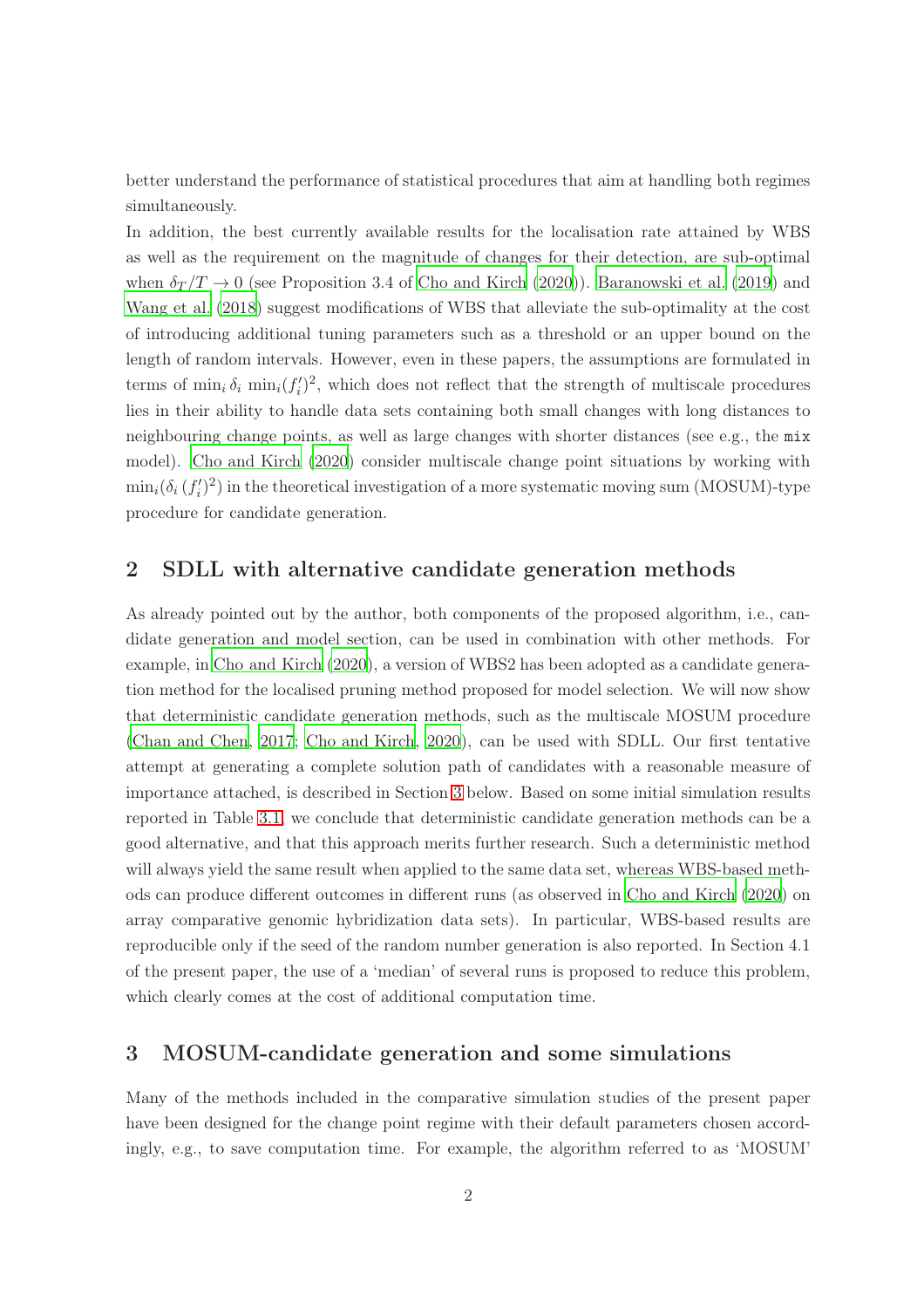in the present paper, implemented in the R package mosum [\(Meier et al., 2019a](#page-3-7)), has a tuning parameter that relates to the smallest  $\delta_T$  permitted, and its default value is set at 10, which we consider as a reasonable lower bound for a change point problem. Also, the default choice of the parameter  $\alpha \in [0, 1]$ , which stems from change point testing and sets a threshold for candidate generation in the algorithm, is somewhat conservative ( $\alpha = 0.1$ ) and not very meaningful in the frequent jump regime. Moving away from the change point regime, we set the minimum bandwidth as small as possible in generating the bandwidth set  $\mathcal{G}$ , <sup>1</sup> and also set a more liberal threshold with  $\alpha = 0.9$ . With these choices, MOSUM shows much better performance than that reported in the present paper, see Table [3.1](#page-3-6) below.

Additionally, we explore the possibility of deterministic candidate generation based on moving sum statistics for a given set of bandwidth pairs  $(G_l, G_r) \in \mathcal{G} \times \mathcal{G}$ :

$$
\widetilde{M}_k(G_l, G_r; X) = \sqrt{\frac{G_l G_r}{G_l + G_r}} \left( \frac{1}{G_l} \sum_{t=k-G_l+1}^k X_t - \frac{1}{G_r} \sum_{t=k+1}^{k+G_r} X_t \right).
$$

At each scale  $(G_l, G_r)$ , we identify all k which maximises  $|M_k(G_l, G_r; X)|$  locally within  $(k - G_l, k + G_r)$ , denote the collection of such k by  $\mathcal{K}(G_l, G_r)$ , and set  $M_k(G_l, G_r; X) =$  $\widetilde{M}_k(G_l,G_r;X) \cdot \mathbb{I}_{\{k \in (\widetilde{k}-G_l,\widetilde{k}+G_r), \ \widetilde{k} \in \mathcal{K}(G_l,G_r)\}.$  We aggregate the MOSUM statistics generated at multiple scales as  $V(k) = \sum_{(G_l, G_r)} M_k(G_l, G_r; X)$ , and then generate a solution path as in Algorithm [1,](#page-2-0) which is complete if the scale (1, 1) is included.

#### <span id="page-2-0"></span>Algorithm 1: MOSUM-based solution path generation

Set the initial solution path  $\mathcal{P} = \emptyset$ repeat Find  $k^{\circ} \leftarrow \arg \max_{1 \leq k \leq T} |V(k)|$  and  $(G_{l}^{\circ}, G_{r}^{\circ}) \leftarrow \arg \max_{(G_{l}, G_{r})} |M_{k^{\circ}}(G_{l}, G_{r})|$ Add $(k^{\circ}, |M_{k^{\circ}}(G_{l}^{\circ}, G_{r}^{\circ})|)$  to  ${\mathcal P}$ For each  $(G_l, G_r)$ , set  $M_k(G_l, G_r) \leftarrow 0$  for any  $k \in (k - G_l, k + G_r)$  with  $\widetilde{k} \in \mathcal{K}(G_l, G_r) \cap (k^\circ - G_r, k^\circ + G_l)$ Update  $V(k) \leftarrow \sum_{(G_l, G_r)} M_k(G_l, G_r; X)$ until  $V(k) = 0 \forall k$ Output: P

Referring to the methodology combining Algorithm [1](#page-2-0) with SDLL as MOSUM.SDLL, Table [3.1](#page-3-6) shows the results from applying WBS2.SDLL, MOSUM.SDLL (both with  $\lambda = 0.9$ ) and MO-SUM (with the aforementioned choice of parameters) to ET and EET summarised over 1000 realisations. All methods perform better for EET than for ET since the signal-to-noise ratio  $\sigma^{-2}$  min<sub>i</sub>  $\delta_i (f_i')^2$  is greater for ET (see also Section [1](#page-0-0) above).

<sup>&</sup>lt;sup>1</sup>We generate G as detailed in Section 3.5 of [Meier et al. \(2019b\)](#page-3-8) with  $G_1 = 1$  but only use bandwidths  $\geq 2$ due to the necessity of local variance estimation.